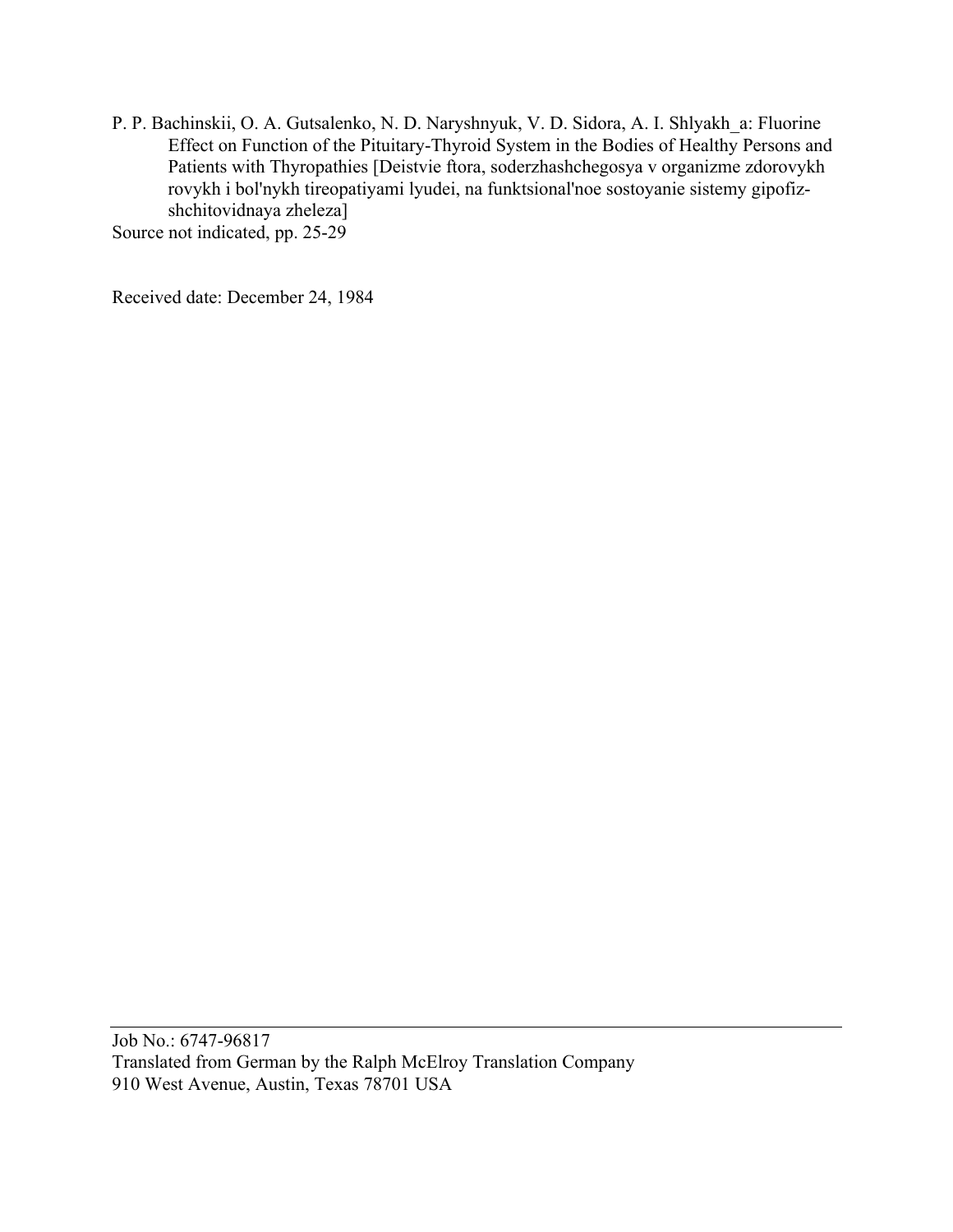# FLUORINE EFFECT ON FUNCTION OF THE PITUITARY-THYROID SYSTEM IN THE BODY OF HEALTHY PERSONS AND PATIENTS WITH THYROPATHIES

It is known that fluorine and iodine can exhibit antagonistic effects in certain processes in humans, animals and plants [7, 10, 14].

Residents of central Ukraine who use the water from the Buchaksko-Kanevsk waterbearing horizon, in connection with its high fluorine content  $(79-526 \text{ mol/L})$ , can consume fluorine in an amount from 2.5 to 50 mol per kg of body weight per day, compared to the norm of 1-2.3 \_mol/kg. The concentration of fluorine in drinking water according to GOST [All-Union State Standard] 2874-73 can be up to 1.5 mg/L, i.e., up to 79  $\text{mol/L}^1$  [4, 7, 9, 13].

The results of studies of the effect of fluorine on the functional status of the thyroid are unclear. There is a report [8] indicating that long-term consumption of water that has a high fluorine content had a depressive effect on the functional status of the thyroid in white rats, beginning with a fluorine concentration in drinking water of 263-268 mol/L, which corresponded to 13-18 \_mol per kg of body weight. The effect of fluorine in doses of 18-26 \_mol/kg (368-526 \_mol/L) was manifested not in depression, but rather, in activation of the thyroid function.

A number of authors [2, 6, 8] showed that a fluorine concentration in drinking water from 102 to 421 mol/L did not have a significant effect on the activity of the thyroid in humans: enlargement of the thyroid, accumulation of radioactive iodine in the thyroid, or an increase of the rate of disease of this organ were not seen. A. S. Kas'yanenko [7] suggests possible disruption of iodine metabolism and depression of the thyroid function when there is elevated ingestion of fluorine (79-526 mol/L). It was also noted that thyroid disorders are seen significantly more often among people consuming an elevated quantity of fluorine [11, 12].

In connection with the fact that disruption of thyroid function is seen in people who are at the foci of endemic fluorosis, it is important to investigate the concentration of fluorine not just in the drinking water, but also in the blood and urine, which is necessary for a more accurate judgment concerning the kinetics of this chemical element in the body.

Our goal was a simultaneous study of the functional status of the pituitary-thyroid system and identification of a correlation between the concentration of fluorine in the drinking water and the concentration of fluoride in the body of healthy subjects and patients with hypo- and hyperfunction of the thyroid who are permanent residents in areas with different concentrations of fluorine in the drinking water.

 $\frac{1}{1}$  In the further exposition the concentration of fluorine in milligrams per liter or in milligrams per kg is given in micromoles per liter or in micromoles per kg, in accordance with the International System of Units.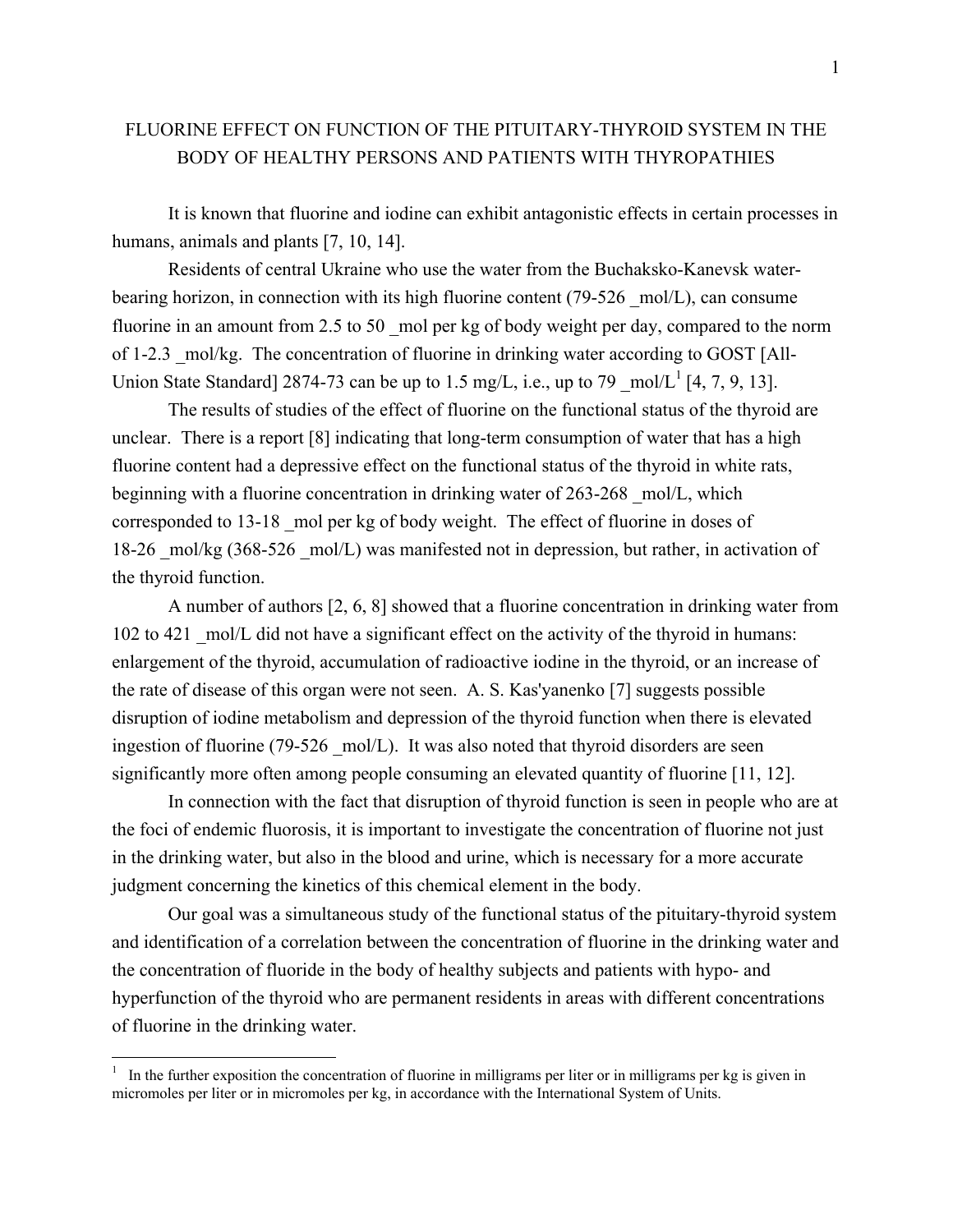## Materials and Methods

123 subjects were studied: 26 with pathology of the thyroid: 43 with thyroid hyperfunction (ages 18 to 58), 33 with thyriod hypofunction (ages 20 to 55); the control group consisted of 47 essentially healthy subjects aged 19 to 59 years. The subjects lived in two regions. Region I had a normal level of fluorine in the drinking water; while region II had an elevated concentration of fluorine.

The intrathyroid phase of iodine metabolism (absorption of  $^{131}$ I by the thyroid) was investigated by the generally accepted technique. The hormonal activity of the pituitary (concentration of thyrotropic hormone – TSH) was determined using the TSHK-PR test kit (Cea Sorin). The concentration of thyroid hormones in the blood was investigated: total thyroxin  $(T_4)$ using a kit from the Buk-Mallinckrodt Co. (SPAC-T<sub>4</sub>), and triiodothyronin  $(T_3)$  using the TRIK-PEG kit (Cea Sorin).

The determination of the concentration of fluorine in the drinking water, erythrocytes, blood serum and urine was carried out in accordance with L. A. Golovanova [5] using the EF U-1 fluorine-selective electrode.

### Results and Discussion

The results (Table 1) indicated hyperfunction of the thyroid in 43 patients (elevation of concentration of  $T_3$  and  $T_4$  in the blood serum in combination with elevated absorption of radioactive <sup>131</sup>I) and hypofunction in 33 patients (reduction of concentration of  $T_3$  and  $T_4$  in blood serum in combination with depression of absorption of  $^{131}$ I).

In the control group a decrease of the concentration of  $T^3$  (P<0.005) with increased accumulation of  $^{131}$  (P<0.005) in the thyroid tissue and an increase of the TSH concentration in the blood serum (P<0.005) was established in the control group among people living in region II. This indicated stress in the pituitary-thyroid system connected with disruption of iodine metabolism (a reduction of the formation or increased degradation of  $T_3$  at the tissue level), since the concentration of  $T_4$  in the serum of the healthy people living in both regions was practically the same  $(P<0.5)$ .

Thus, the effect of fluorine on iodine metabolism produced more frequent disruption of iodine metabolism among the residents of region II. However, since an analogous disruption of iodine metabolism is also seen among individual persons who live in the region with normal fluorine concentration in the drinking water, it can be suggested that among these people there are other key factors in the disruption of the thyroid function or this disruption was due to the personal threshold concentration of fluorine in the drinking water being exceeded.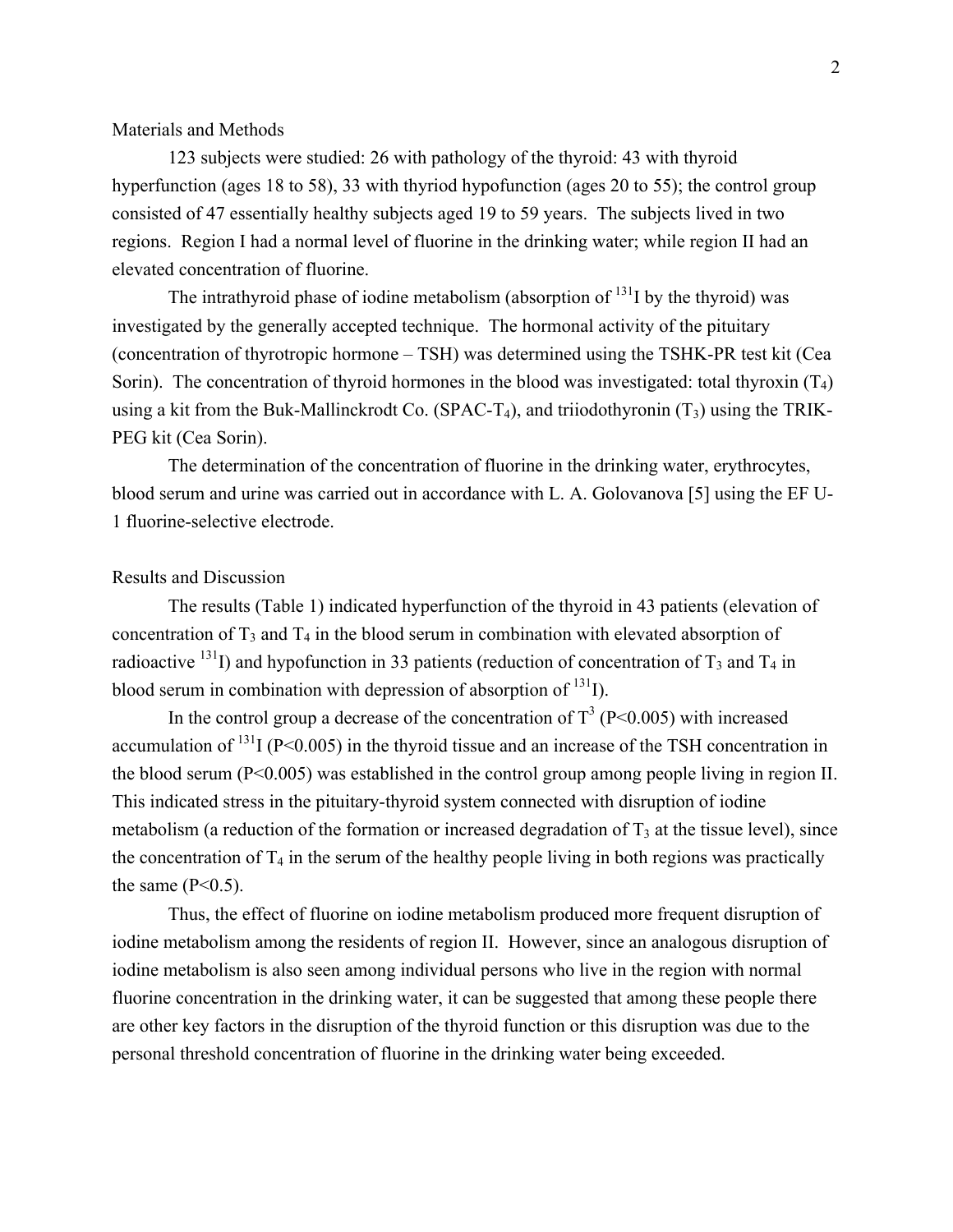The concentration of fluorine in the drinking water consumed by healthy subjects in region I was in the range of 26-75 mol/L, while the level of fluoride in the drinking water of region II was substantially higher  $(P<0.05)$  and was 87-184 mol/L.

The concentration of fluoride in the urine and blood serum of the healthy people residing in region II was reliably elevated  $(P< 0.05)$  over that of the residence of region I. The concentration of fluorine in the blood erythrocytes among the essentially healthy people residing in regions I and II did not differ significantly  $(P<0.1)$ .

|  | $^\circledR$<br>Группа<br>обследованных                | $\circled{2}$<br>Person<br>прожи-<br><b>BARKS</b> | $\circled{3}$<br>Число<br>обсле-<br><b>ADBAR-</b><br>拷问文 | Поглащение<br><b>плитовидной</b><br>железой<br><sup>131</sup> I vepes<br>24 u. X<br>④ | Содержавие горионов в смворотке<br><b>(5)</b><br><b>EDOBN</b> |                                         |                                        |
|--|--------------------------------------------------------|---------------------------------------------------|----------------------------------------------------------|---------------------------------------------------------------------------------------|---------------------------------------------------------------|-----------------------------------------|----------------------------------------|
|  |                                                        |                                                   |                                                          |                                                                                       | ⑥<br>T.,<br>ниоль/а                                           | $\oslash$ $\frac{T_{\rm th}}{\sinhh/r}$ | $(8)$ TTF,<br>мЕД/а                    |
|  | гиперфункцией<br>(9) Больные с<br>щитовидной железы    | I                                                 | 21                                                       | $61 + 7$<br>P<0,05                                                                    | $250 \pm 16$<br>$P = 0.05$                                    | $5,2 + 0,7$<br>P<0.05                   | $0,8 + 0,12$<br>P< 0.05                |
|  |                                                        | Ħ                                                 | 22                                                       | 72±13<br>$P_1 < 0.05$                                                                 | $261 + 23$<br>$P_1 < 0.05$                                    | $7,1 \pm 1,6$<br>$P_1 \le 0.05$         | $0,6 + 0,08$<br>$P_1 < 0.05$           |
|  | $1)$ Больные<br>гипофункцией<br>c<br>щитовидной железы | ı                                                 | 14                                                       | $8,5 + 2,7$<br>P < 0.05                                                               | $26 \pm 7$<br>P < 0.05                                        | $1,1 + 0,4$<br>P<0,05                   | $51 + 11$<br>P<0.05                    |
|  |                                                        | и                                                 | 19                                                       | $9,8 + 1,3$<br>$P_1 < 0.05$                                                           | $29 + 2$<br>$P_1 < 0.05$                                      | $1,0{\pm}0,1$<br>$P_1 = 0.05$           | $58 + 17$<br>$P_1 < 0.05$              |
|  | 1! Контрольная                                         | II                                                | 17<br>30                                                 | $24 + 3$<br>$33 + 4$<br>P<0.05                                                        | $97\pm8$<br>$94 \pm 6$<br>P>0,5                               | $2.8 + 0.3$<br>$2,0+0,2$<br>$P = 0.05$  | $2,4 \pm 0.2$<br>$4,3 + 0,6$<br>P<0.05 |

Table 1. Characteristics of the pituitary-thyroid system in healthy subjects and patients with thyropathies residing in regions with different levels of fluorine in the drinking water

Note. Here and in Table 2: P – reliability of differences compared to healthy subjects residing in region I;  $P_1$  – reliability of differences compared to healthy subjects residing in region II.

- Key: 1 Group of subjects
	- 2 Region
	- 3 Number of subjects
	- 4 Absorption of  $^{131}$ I over 24 h by thyroid
	- 5 Concentration of hormones in blood serum
	- 6  $T_4$ , mol/L
	- $\frac{T_3}{S}$  mol/L<br>8 TSH mU/L
	- TSH, mU/L
	- 9 Patients with thyroid hyperfunction
	- 10 Patients with thyroid hypofunction
	- 11 Control

The investigation of the availability of fluorine to patients with hypo- and hyperactivity of the thyroid as a function of the peculiarities of the region of residence establish the following: the concentration of fluorine in the urine of patients with thyroid hyperactivity who consume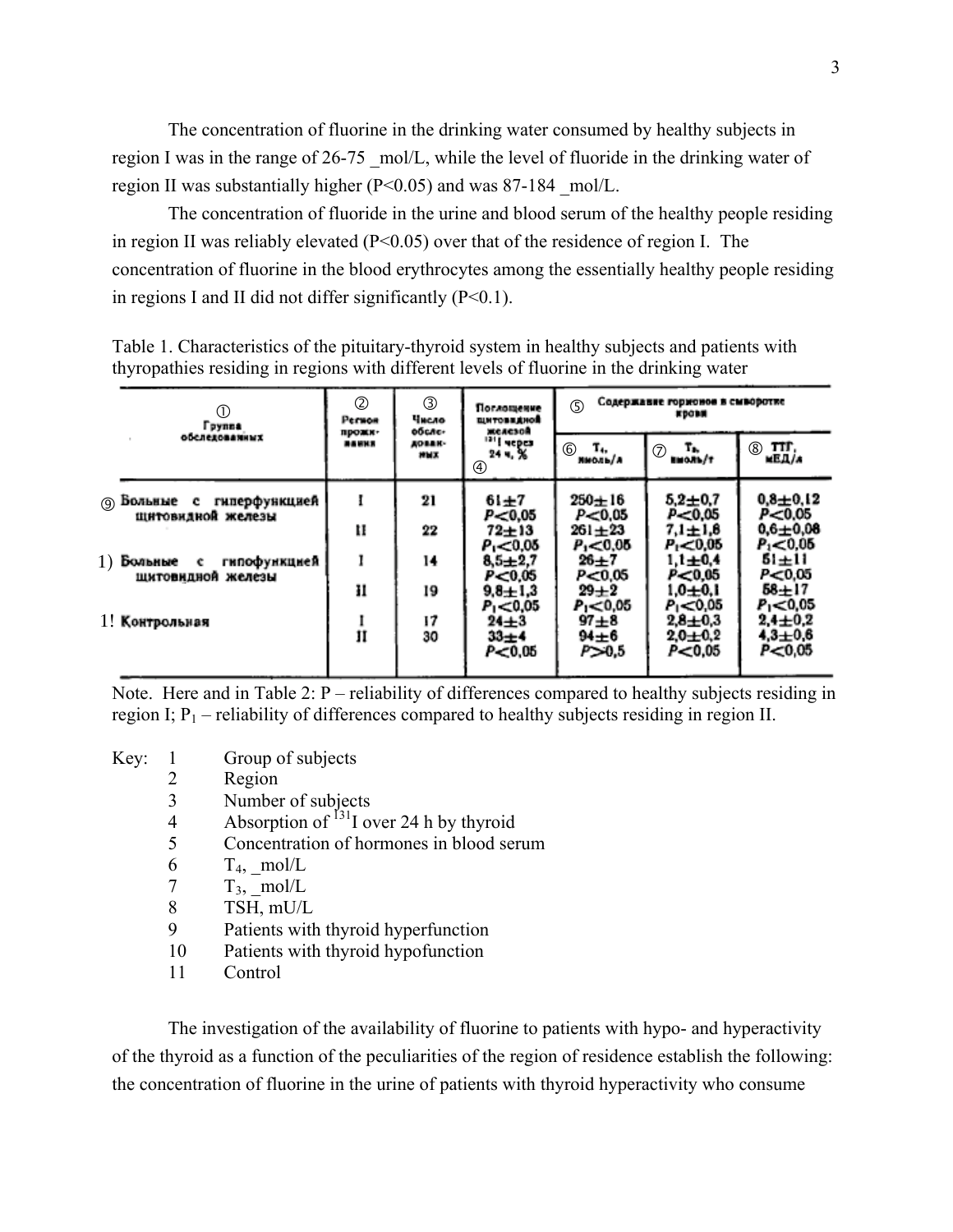drinking water with elevated fluorine content  $(87-184 \text{ mol/L})$  is elevated  $(P<0.05)$  compared to the level in the hyperthyroid patients residing in region I. Excretion of fluorine with the urine among patients with thyroid hypofunction consuming drinking water with elevated fluorine content (87-300  $\text{mol/L}$ ) was also elevated (P<0.05) over the characteristics of the residents of region I.

The determination of fluorine in urine taken in a 24-hour period established a clear tendency toward elevation of the urine content in the body when there is a dysfunction of the thyroid (Table 2). At the same time, the determination of fluorine in the urine in micromoles per liter shows a leveling of the differences in the concentration of fluorine in the body. The concentration of fluorine in the blood serum and in the erythrocytes did not reflect differences in the concentration of fluorine in the drinking water, and for this reason the information about the content of fluorine in the urine collected in a 24-hour period has the greatest level of information.

|              | Группа<br>$\circled{1}$          | Pernon-                                  | Число<br>обсле-<br><b>RANNEGOR</b><br>3 | Содержание фтора<br>4                                |                                                   |                                                 |                                                    |                                                |  |
|--------------|----------------------------------|------------------------------------------|-----------------------------------------|------------------------------------------------------|---------------------------------------------------|-------------------------------------------------|----------------------------------------------------|------------------------------------------------|--|
|              | обследо-<br><b><i>RAHHMK</i></b> | прожи-<br><b>BAHKR</b><br>$^{\circledR}$ |                                         | в питьевой<br>DOAC.<br>$\frac{1}{2}$                 | <b>B MOVE.</b><br>$\frac{1}{2}$                   | $\blacksquare$ MOVE, $(7)$<br>икноль/сут        | в сыворотке<br>крови,<br>икмоль/л                  | в эритро-<br>$\frac{1}{2}$ $\frac{1}{2}$       |  |
|              | Больные с ги-<br>перфункцией     |                                          | 21                                      | $63\pm8$<br>P>0,1                                    | 78±11<br>P>0,5                                    | $112 + 23$<br>P > 0.5                           | $9,5 \pm 0.5$<br>P>0,05                            | $24 \pm 1.5$<br>P>0,5                          |  |
| 1)           | ШИТОВИДНОЙ<br>железы             | н                                        | 22                                      | 114±11<br>$P_1 > 0.5$<br>Pr<0,05                     | $153\pm27$<br>$P_{1}>0.2$<br>P <sub>2</sub> <0,05 | $203 + 49$<br>$P_1 > 0.2$<br>$P_2 < 0.05$       | $10+0.5$<br>$P_1 < 0.05$<br>$P_2 > 0.2$            | $27\pm5$<br>$P_1 > 0.2$<br>$P_2 > 0.2$         |  |
| 1!           | Больные с ги-<br>пофункцией      |                                          | ` 14                                    | $58 + 5$<br>P>0.05                                   | $74\pm8$<br>P>0,5                                 | $82 + 11$<br>P>0,2                              | $12 + 1$<br>P > 0.5                                | $29 + 5$<br>P>0.5                              |  |
|              | <b>ШИТОВИДНОЙ</b><br>железы      | 11                                       | 19                                      | $134 \pm 24$<br>$P_1 > 0.5$                          | $146 + 22$<br>$P_1 > 0.2$                         | 194±38<br>$P_1 > 0,1$                           | 15±1<br>$P_1 > 0.2$                                | $32 + 0.8$<br>$P_1 > 0,5$                      |  |
| $\mathbf{1}$ | Контрольная                      | и                                        | 17<br>30                                | P <sub>2</sub> < 0.05<br>$52\pm5$<br>122±5<br>P<0.05 | Pr<0.05<br>$78 + 9$<br>$124 + 9$<br>P < 0.05      | $P_{z} < 0.05$<br>$98 + 15$<br>140±12<br>P<0.05 | $P_2 > 0,05$<br>$11 + 0.5$<br>$13 + 0.5$<br>P<0.05 | $P_1 > 0.5$<br>$29 + 5$<br>$32 + 1.5$<br>PD0,1 |  |
|              |                                  |                                          |                                         |                                                      |                                                   |                                                 |                                                    |                                                |  |

Table 2. Concentration of fluorine in drinking water and in the body of essentially healthy subjects and patients with thyropathies residing in regions with different fluorine levels

Note:  $P_2$  – reliability of differences compared to patients with thyropathies residing in region I.

- Key: 1 Group of subjects
	- 2 Region
	- 3 Number of subjects
	- 4 Fluorine content
	- 5 In drinking water, mol/L
	- $6$  In urine,  $mol/L$
	- 7 In urine, mol/day
	- 8 In blood serum, mol/L
	- 9 In erythrocytes, mol/L
	- 10 Patients with thyroid hyperfunction
	- 11 Patients with thyroid hypofunction
	- 12 Control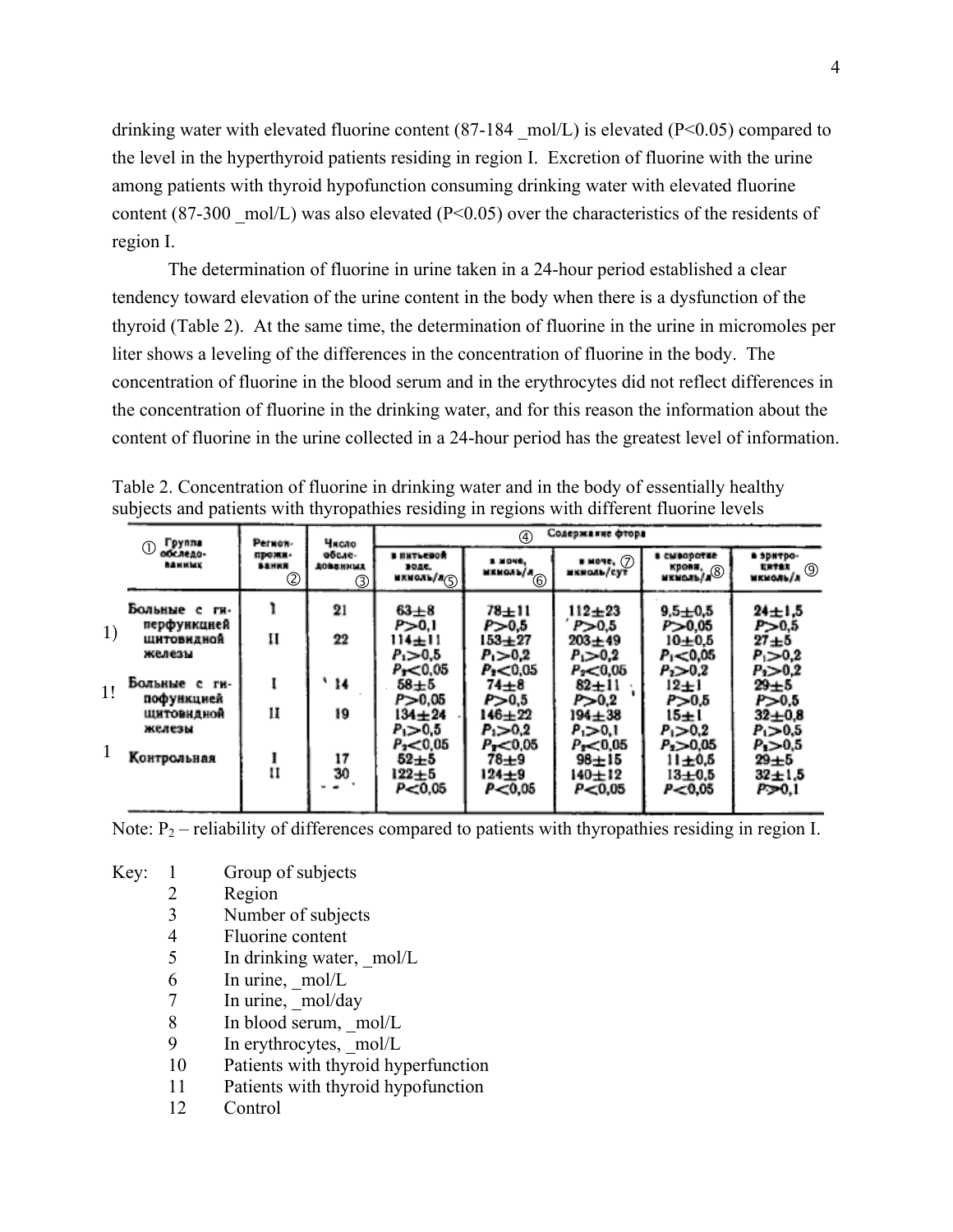Thus, the increase of the fluorine concentration in the drinking water of region II up to 87-300 mol/L significantly changed the level of ingestion of it into the body by comparison with region I, but not it did not significantly change in the blood serum or in the erythrocytes of the subjects. It is known that fluorine is mainly deposited in the bone tissues, and the excess of it is removed from the body with the urine due to the protective mechanism of the kidneys [1, 3, 4].

Analysis of the results from the study of the concentration of fluorine in various media of the body among the healthy subjects and patients whom we investigated and a comparison of the level of informativeness of the characteristics of the forming concentration in the erythrocytes, blood serum and urine suggests that the quantity of the element entering the body is most adequately reflected by its level in the daily urine. The data we obtained indicating a higher concentration of fluorine in the erythrocytes than in the blood serum among all of the subjects indicate the existence of a membrane mechanism of active transport of fluorine against a concentration gradient, due to which a higher concentration of fluorine is maintained in the erythrocytes than in the plasma. The identified membrane gradient of fluorine concentration is less than that of potassium, but nevertheless significant and probably, biologically necessary.

Based on the results of these studies, one can conclude that an elevated concentration of fluorine in drinking water (87-300 mol/L) contributed to the development of thyroid dysfunction in individual persons.

Excess quantities of fluorine getting in to the body disrupt iodine metabolism and cause a functional stress in the pituitary-thyroid system. When stress arises in this system, further injury may be either to hyperfunction or to hypofunction of the thyroid, depending on a combination of other factors, which provides a basis for attributing excess ingestion of fluorine to risk factors for this pathology.

#### Findings

1. Consumption of drinking water with elevated fluorine content ( $122 \pm 5 \text{ mol/L}$ ) leads to stress of the functional status of the pituitary-thyroid system in healthy people, as is indicated by a decrease of the concentration of  $T_3$ , an increase of production of TSH in the blood serum, more intensive absorption of  $^{131}$ I by thyroid tissue; this makes it possible to categorize excess ingestion of fluorine among risk factors creating a basis for the development of thyroid dysfunction.

2. If the concentrations of fluorine in the urine, erythrocytes, blood serum and the drinking water are determined, the greatest level of informativeness concerning fluorine kinetics is offered by the characteristics of the fluorine level in the urine.